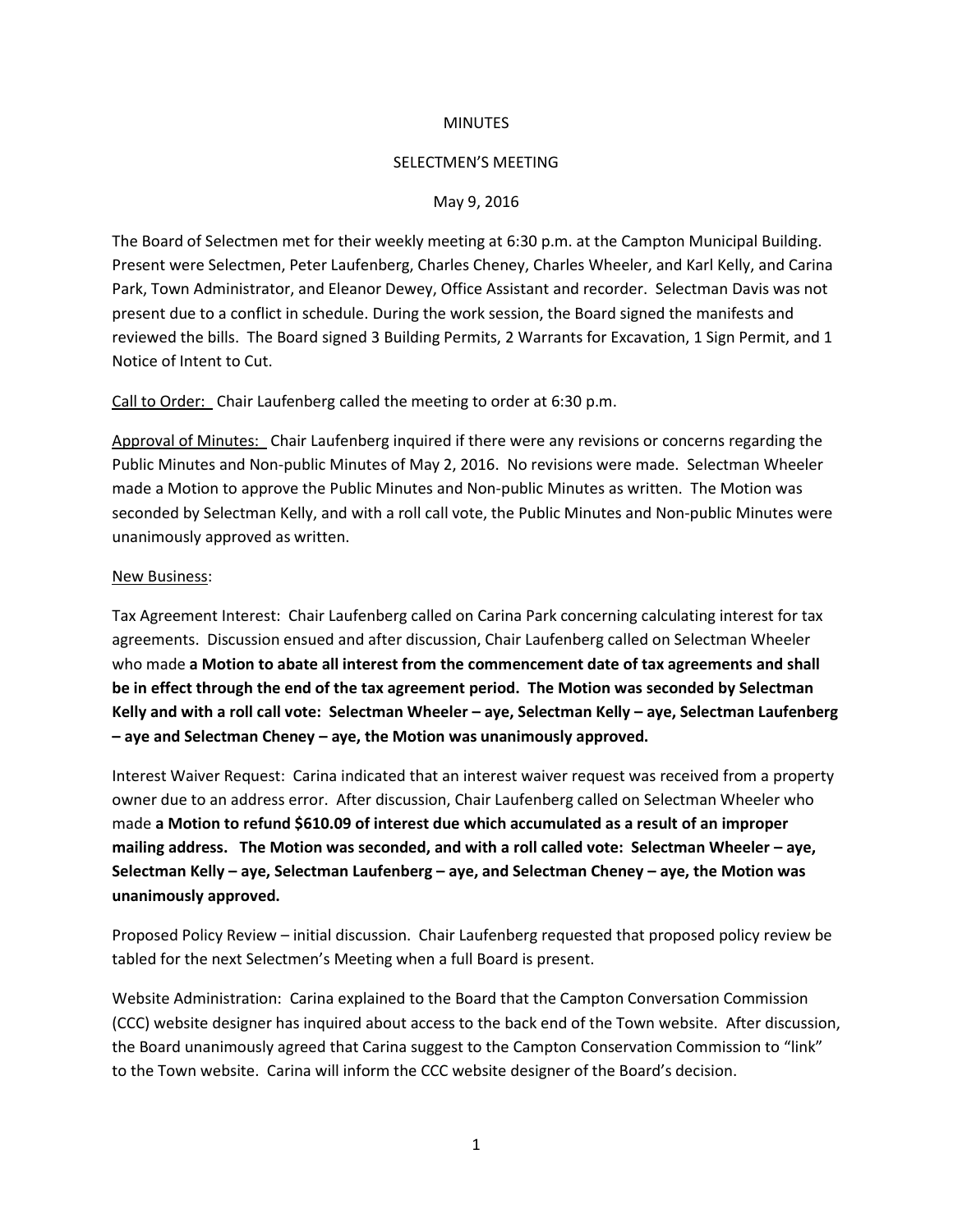Memorial Day Festivities: Carina inquired about the Memorial Day festivities and volunteers. Selectman Cheney suggested that Carina contact the Campton Historical Society for any interest and Carina will also discuss with the Fire Department and further discuss with Police Chief Warn for possible speakers.

Beebe River Utilities: Carina informed the Board that Mr. Welsh spoke with her regarding the pumping of the septic system and the mowing of the leach field in Beebe River. Discussion ensued and it was agreed that Carina should contact Rowell Septic Systems to inquire when the last time the 2 tanks were pumped, and, if pumping is necessary at this time, what the cost will be for such pumping.

Added to the agenda this evening was the Fraud Risk Assessment that Chair Laufenberg explained is a requirement of the Town Auditors. Carina reviewed the Fraud Risk Assessment questionnaire (7 questions) with the Board and read the draft responses which she prepared for the Board's review. The Board was pleased with the responses prepared which related to more formal policies being created, new Town Administrator implementing, credit card machine, (chip compliant), and revised Personnel Policy to be drafted. The Board was pleased with Carina's preparation in responding to the Fraud Risk Assessment and thanked her for her assistance.

Spring/Summer landscaping proposals: Carina explained that she received 3 proposals for the Municipal complex which she reviewed with the Board this evening. The proposals received were from REJ Landscape, Mad River Property Management and Sunset Hill. Discussion ensued pertaining to cost last year, consideration for the work listed to be performed and the experience with the sprinkler system. After discussion, the Board unanimously concurred to accept the proposal of Sunset Hill to perform the Spring/Summer landscaping for the Town.

Correspondence: Carina in formed the Board and provided a flyer for the follow up to "Hard Road to Travel" workshop scheduled for June 10, 2016. Selectman Kelly and Selectman Cheney are interested in attending and Carina will register them for the workshop.

The Campton Historical Society sent notice that a presentation will be presented by Ted Zalewski, (an actor, writer, educator and historian), entitled "All aboard the Titanic". The presentation will be held at the Campton Historical Society Building on Monday, May 16, 2016, at 7:00 p.m.

Non-public Session in accordance with RSA 91-A: 3, II (a-i): **Chair Laufenberg called on Selectman Wheeler who made a Motion to go into Non-public Session under RSA 91-A: 3, II (a-i) pertaining to personnel and tax deeded property update. The Motion was seconded by Selectman Kelly, and with a roll call vote: Selectman Wheeler – aye, Selectman Kelly – aye, Selectman Laufenberg – aye, and Selectman Cheney – aye, the Board went into Non-public Session at 7:45 p.m. The Board came out of Non-public Session at 8:07 p.m.** 

**In Public Session, Chair Laufenberg made a Motion to seal the Non-public Minutes. The Motion was seconded and with a roll call vote, the Motion to seal was unanimously approved.** 

Board Concerns and Directives: Chair Laufenberg called on Selectman Cheney who inquired regarding Attorney Dan Crean retiring and if there were any suggestions from Attorney Crean on a replacement